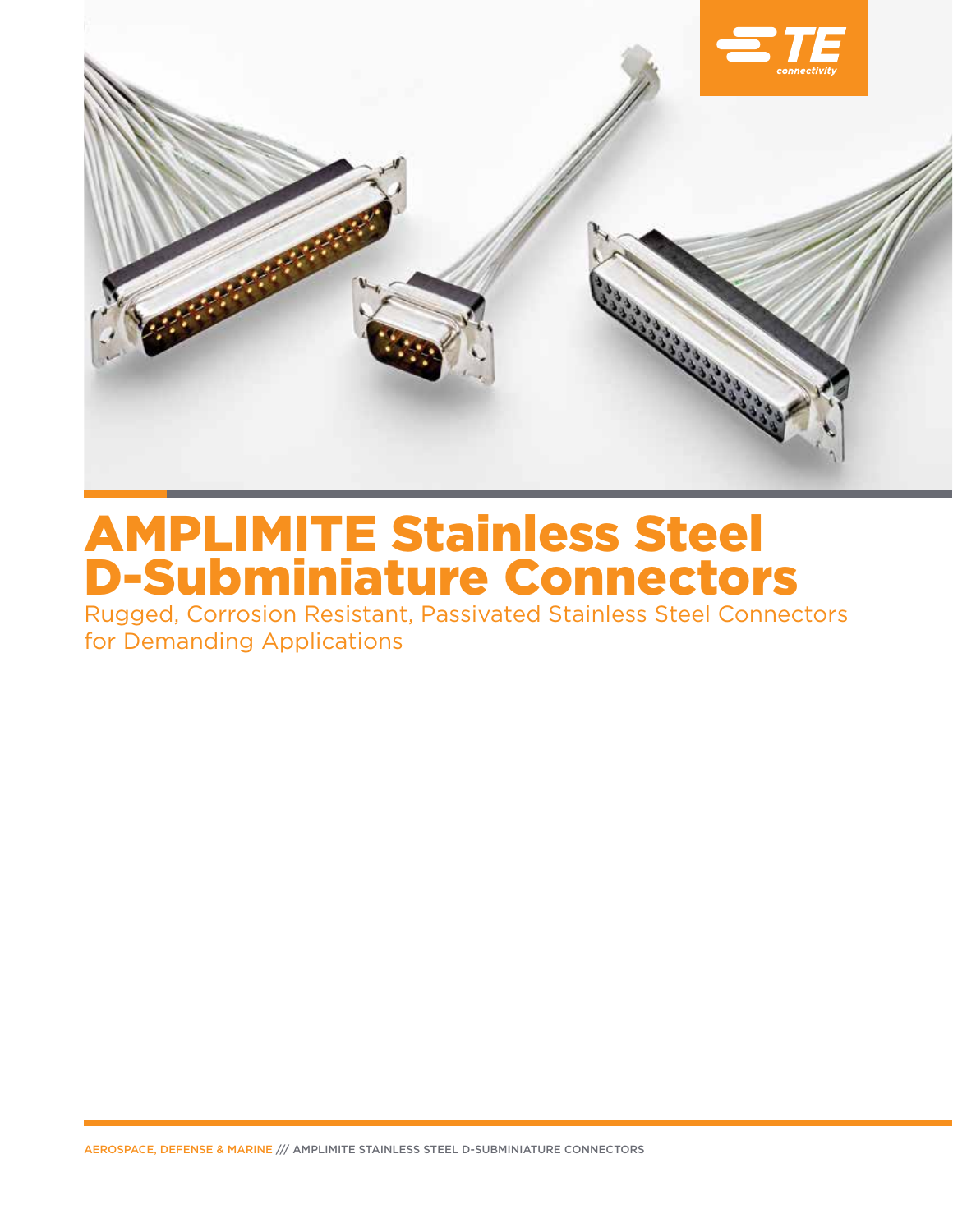## AMPLIMITE Stainless Steel D-Subminiature Connectors

Rugged, Corrosion Resistant, Passivated Stainless Steel Connectors for Demanding Applications



## **RUGGED**

• Stainless steel housing designed to meet the requirements in MIL-DTL-24308

## **VERSATILE**

• Available with standard 20 awg crimp contacts or higher density 22 awg crimp contacts

## **CORROSION RESISTANT**

- Passivated stainless steel shell that requires no protective or toxic platings
- Provides enhanced protection in applications where salt spray is a concern

## **BROAD PORTFOLIO OFFERING**

• Expands TE's AMPLIMITE line of rectangular connector product offerings

## **RoHS COMPLIANT**

## **Description**

TE Connectivity's (TE) AMPLIMITE D-Subminiature connector eliminates the use of toxic cadmium platings while providing up to 500 hr salt spray resistance in a rugged passivated stainless steel housing.

TE's D-Subminiature connectors are available with either 20 or 22 AWG crimp contacts, and are designed to meet the performance requirements of MIL-DTL-24308.

## Applications

- Military Aerospace
- Weapons Systems
- Launching Systems
- Military Ground Vehicles
- Marine
- Harsh Environments

## **ELECTRICAL**

• Contact Current Rating: Size 20 – 7.5A Size 22 – 5A

## **MECHANICAL/ENVIRONMENTAL**

• Operating Temperature: -55°C to +125°C

## **MATERIALS**

- Shell Housing: Stainless steel
- Inserts: PPS and PBT
- Contacts: Copper alloy
- Contact Plating: Gold over nickel

## **STANDARDS**

• MIL-DTL-24308

**TE Components . . . TE Technology . . . TE Know-how . . .** AMP | AGASTAT | CII | HARTMAN | KILOVAC | MICRODOT | NANONICS | POLAMCO | Raychem SEACON | Rochester | DEUTSCH

Empower Engineers to Solve Problems, Moving the World Forward.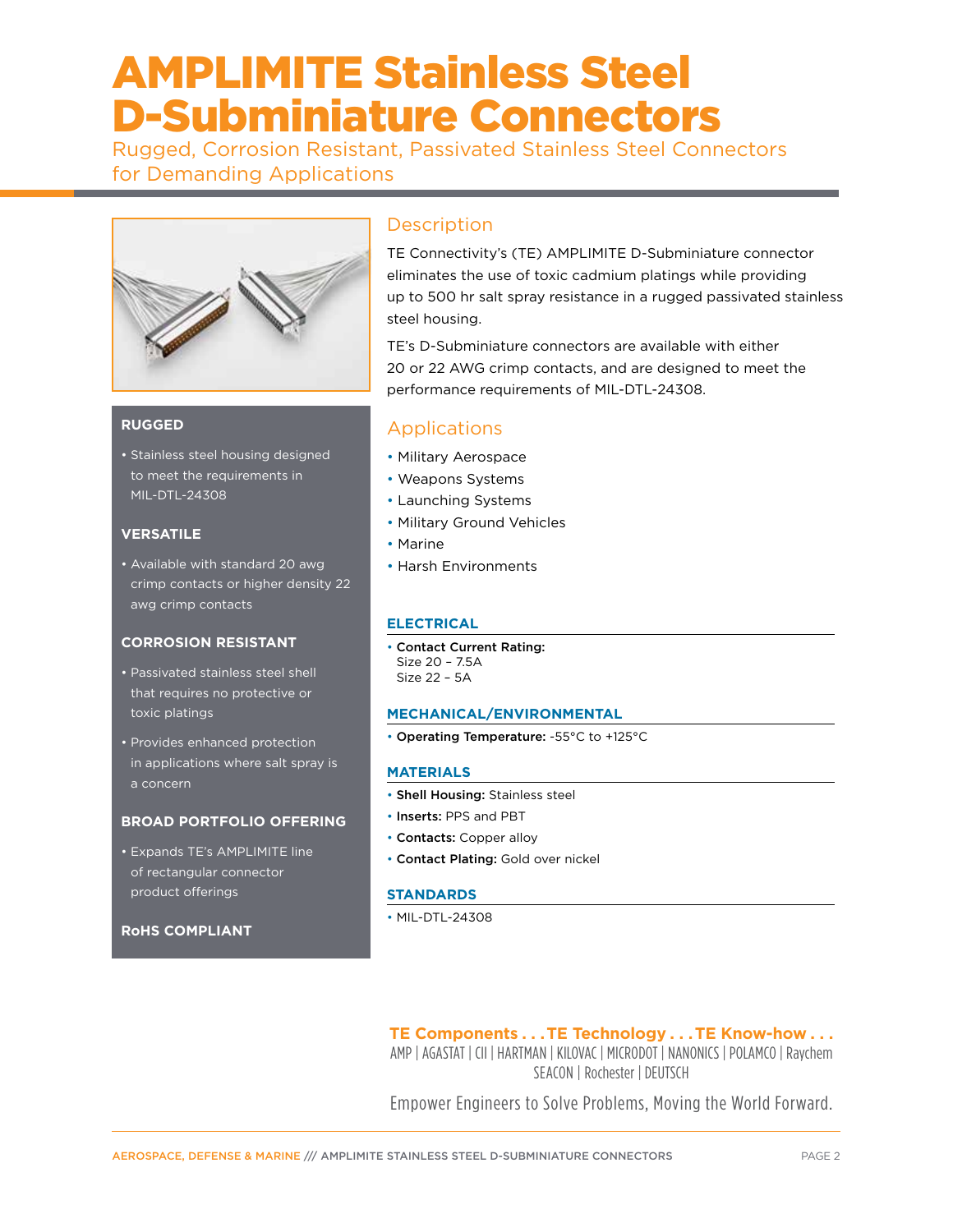

| TE Part No. | <b>Material Description</b>                |  |  |
|-------------|--------------------------------------------|--|--|
| 2335889-1   | AMPLIMITE SZ 1 PLUG. 9 POS, ST STL SHELL   |  |  |
| 2335889-2   | AMPLIMITE SZ 2 PLUG. 15 POS, ST STL SHELL  |  |  |
| 2335889-3   | AMPLIMITE SZ 3 PLUG. 25 POS, ST STL SHELL  |  |  |
| 2335889-4   | AMPLIMITE SZ 4 PLUG. 37 POS, ST STL SHELL  |  |  |
| 2335889-5   | AMPLIMITE SZ 5 PLUG. 50 POS, ST STL SHELL  |  |  |
| 2335890-1   | AMPLIMITE SZ 1 RECEP 9 POS, ST STL SHELL   |  |  |
| 2335890-2   | AMPLIMITE SZ 2 RECEP 15 POS, ST STL SHELL  |  |  |
| 2335890-3   | AMPLIMITE SZ 3 RECEP 25 POS, ST STL SHELL  |  |  |
| 2335890-4   | AMPLIMITE SZ 4 RECEP 37 POS, ST STL SHELL  |  |  |
| 2335890-5   | AMPLIMITE SZ 5 RECEP 50 POS, ST STL SHELL  |  |  |
| 2335891-1   | AMPLIMITE SZ 1 PLUG 15 POS, ST STL SHELL   |  |  |
| 2335891-2   | AMPLIMITE SZ 2 PLUG 26 POS, ST STL SHELL   |  |  |
| 2335891-3   | AMPLIMITE SZ 3 PLUG 44 POS, ST STL SHELL   |  |  |
| 2335891-4   | AMPLIMITE SZ 4 PLUG 62 POS, ST STL SHELL   |  |  |
| 2335891-5   | AMPLIMITE SZ 5 PLUG 78 POS, ST STL SHELL   |  |  |
| 2335891-6   | AMPLIMITE SZ 6 PLUG 104 POS, ST STL SHELL  |  |  |
| 2335893-1   | AMPLIMITE SZ 1 RECPT 15 POS, ST STL SHELL  |  |  |
| 2335893-2   | AMPLIMITE SZ 2 RECPT 26 POS, ST STL SHELL  |  |  |
| 2335893-3   | AMPLIMITE SZ 3 RECPT 44 POS, ST STL SHELL  |  |  |
| 2335893-4   | AMPLIMITE SZ 4 RECPT 62 POS, ST STL SHELL  |  |  |
| 2335893-5   | AMPLIMITE SZ 5 RECPT 78 POS, ST STL SHELL  |  |  |
| 2335893-6   | AMPLIMITE SZ 5 RECPT 104 POS, ST STL SHELL |  |  |



 $\frac{1}{2}$